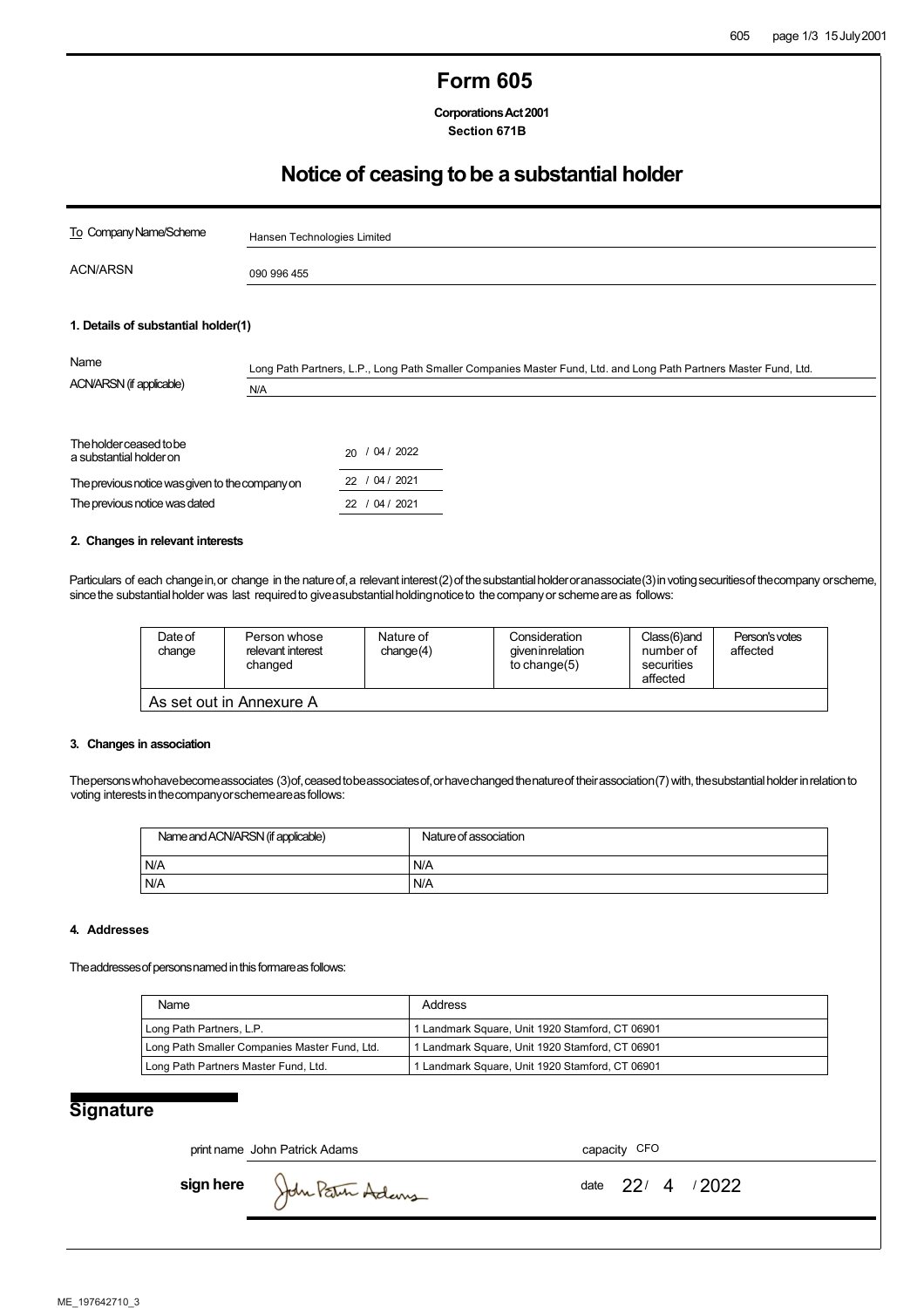#### **DIRECTIONS**

- (1) If there are a number of substantial holders with similar or related relevant interests (eg. a corporation and its related corporations, or the manager and trustee of an equity trust), the names could be included in an annexure to the form. If the relevant interests of a group of persons are essentially similar, they may be referred to throughout the form as a specifically named group if the membership of each group, with the names and addresses of members is clearly set out in paragraph 4 of the form.
- (2) Seethedefinitionof"relevant interest"insections608and671B(7)of the Corporations Act 2001.
- (3) Seethedefinitionof"associate"insection9of the Corporations Act 2001.
- (4) Include details of:
	- (a) any relevant agreement or other circumstances because of which the change in relevant interest occurred. If subsection 671B(4) applies, a copy of any document setting out the terms of any relevant agreement, and a statement by the person giving full and accurate details of any contract, scheme orarrangement, must accompany this form, together with a written statement certifying this contract, scheme or arrangement; and
	- (b) any qualification of the power of a person to exercise, control the exercise of, or influence the exercise of, the voting powers or disposal of the securities to which the relevant interest relates (indicating clearly the particular securities to which the qualification applies).

See the definition of "relevant agreement" in section 9 of the Corporations Act 2001.

- (5) Details of the consideration must include any and all benefits, money and other, that any person from whom a relevant interest was acquired has, or may, become entitled to receive in relation to that acquisition. Details must be included even if the benefit is conditional on the happening or not of a contingency. Details must be included of any benefit paid on behalf of the substantial holder or its associate in relation to the acquisitions, even if they are not paid directly to the person from whom the relevant interest was acquired..
- (6) The voting shares of a company constitute one class unless divided into separate classes.
- (7) Give details, if appropriate, of the present association and any change in that association since the last substantial holding notice.